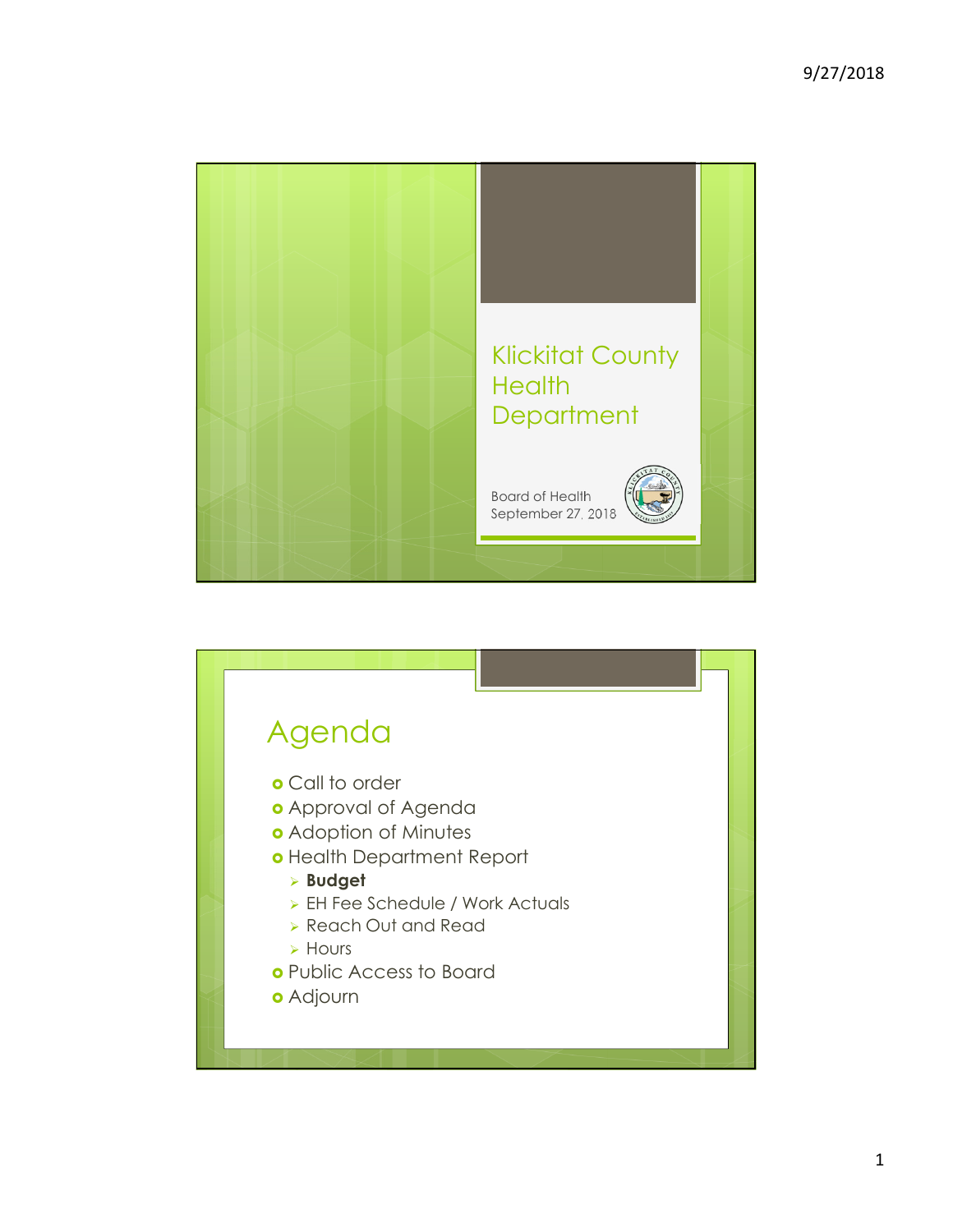

| 2018            |                    |               |              | <b>Salaries &amp; Wages Personnel Benefits</b> |    | <b>Supplies</b> |    | <b>Other Services</b> |              | <b>TOTAL</b>   |
|-----------------|--------------------|---------------|--------------|------------------------------------------------|----|-----------------|----|-----------------------|--------------|----------------|
| January         | \$                 | 67,416.98     | Ś            | 29,744.01                                      |    | \$2,789.96      | \$ | 10,710.81             | S.           | 110,661.76     |
| February        | \$                 | 68,294.65     | Ś            | 101,474.41                                     |    | \$5,402.58      | Ś  | 20,544.79             | \$           | 195,716.43     |
| March           | \$                 | 66,530.94     | $\mathsf{S}$ | 30,307.27                                      |    | \$6,194.97      | Ś  | 6,901.86              | Ś            | 109,935.04     |
| April           | \$                 | 66,416.44     | Ś            | 30,047.49                                      | Ś. | 3,636.89        | Ś  | 18,892.64             | Ś.           | 118,993.46     |
| May             | \$                 | 73,740.18     | Ś            | 28,056.90                                      |    | \$4,700.64      | Ś  | 10,878.50             | Ś            | 117,376.22     |
| June            | \$                 | 56,946,74     | $\mathsf{S}$ | 25,770.90                                      | Ś. | 7.750.38        | Ś  | 23,339.37             | $\mathsf{S}$ | 113,807.39     |
| July            | \$                 | 58,947.63     | Ś            | 26,591.27                                      | Ś  | 18.88           | Ś  | 2,291.19              | Ś            | 87,848.97      |
| August          | \$                 | 64,611.37     | Ś            | 28,766.23                                      | Ś. | 2,115.63        | Ś  | 7,866.13              | Ŝ.           | 103,359.36     |
| September       | $\dot{\mathsf{S}}$ | 30,390.93     | Ś            | 19,787.79                                      | Ś  | 2,967.14        | Ś  | 18,892.18             | Ś            | 72,038.04      |
| October         |                    |               |              |                                                |    |                 |    |                       | Ś            |                |
| November        |                    |               |              |                                                |    |                 |    |                       | \$           |                |
| December        |                    |               |              |                                                |    |                 |    |                       | Ś            |                |
| <b>TOTAL \$</b> |                    | 553,295.86 \$ |              | 320,546.27                                     |    | \$35,577.07     |    | \$120,317.47          |              | \$1,029,736.67 |
| 2018 Budget \$  |                    | 745,000.00    | Ś            | 359,240.00                                     |    | \$40,000.00     | Ś. | 125,000.00            |              | \$1,269,240.00 |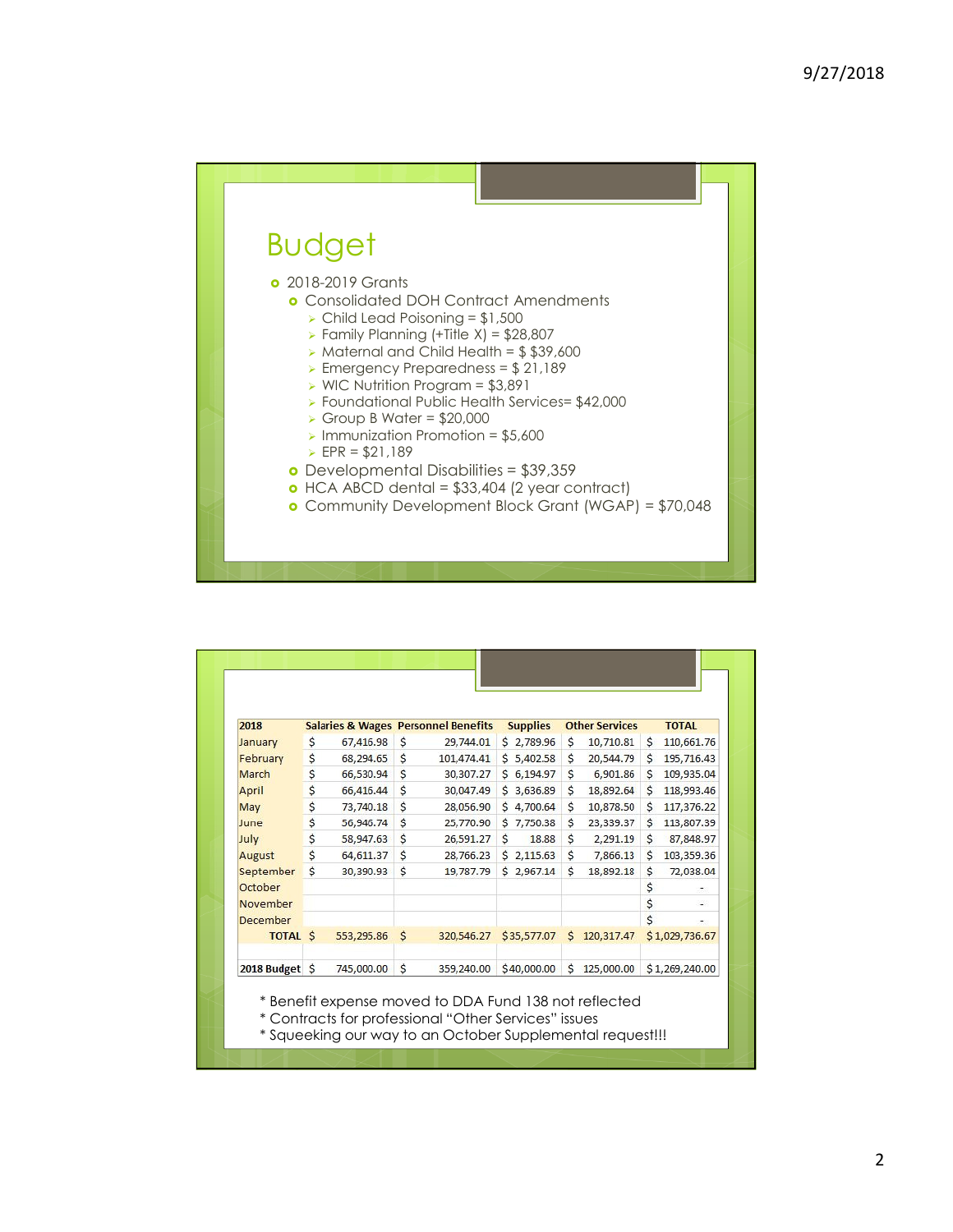

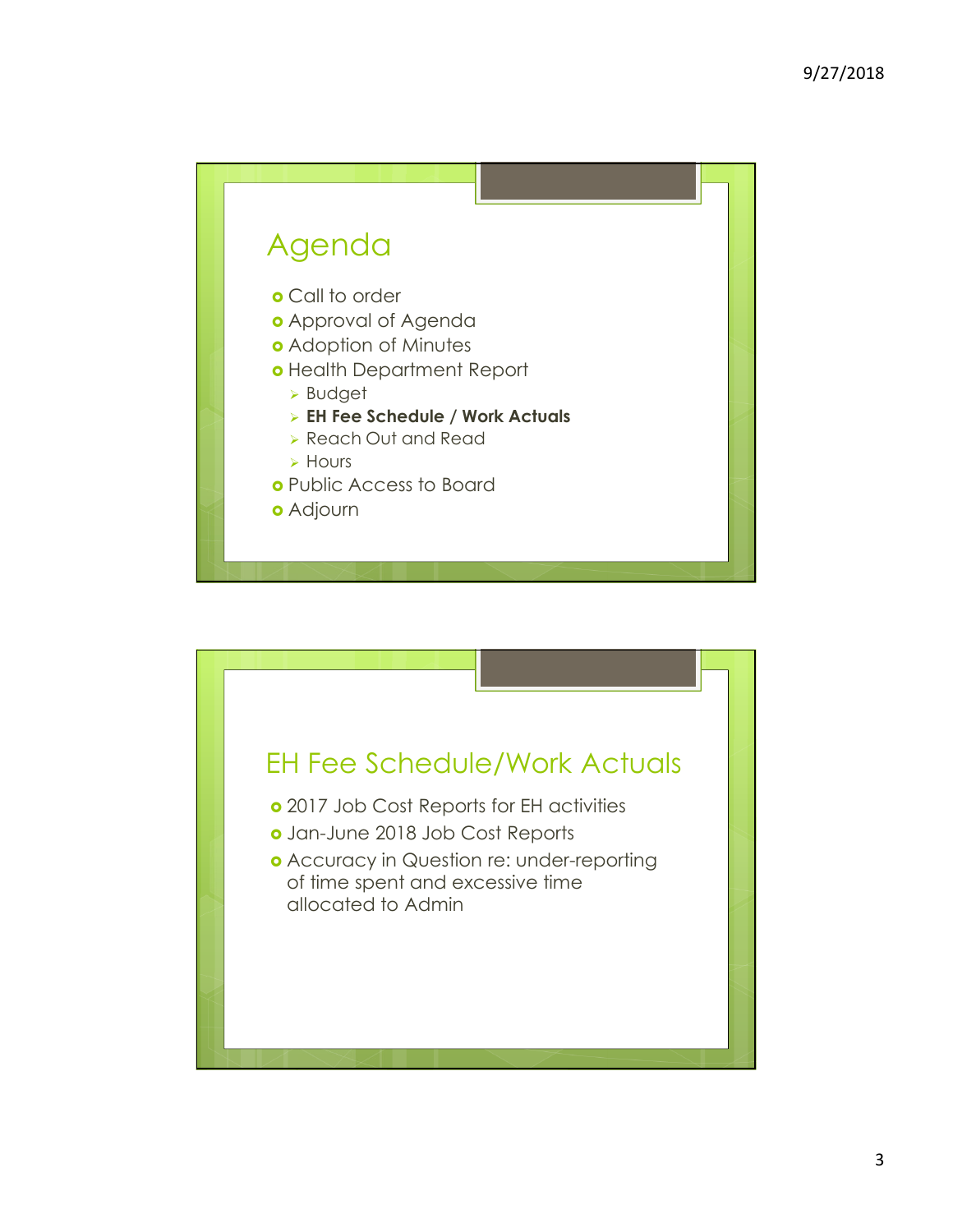| 18/09/20-12:43<br>JC710                                                   |          |                               | KLICKITAT COUNTY (UNAUDITED)<br>Detail Job Status Report<br>for the period January 1, 2017 to December 31, 2017 |                                   |                                                         | September 20 2018      |  |  |  |
|---------------------------------------------------------------------------|----------|-------------------------------|-----------------------------------------------------------------------------------------------------------------|-----------------------------------|---------------------------------------------------------|------------------------|--|--|--|
| Job Area : PH Public Health Job : PH54-1-1 033 New Permit<br>Remarks/Memo |          |                               |                                                                                                                 |                                   | Year:17                                                 |                        |  |  |  |
|                                                                           |          | Current Year Statistics       |                                                                                                                 |                                   |                                                         |                        |  |  |  |
|                                                                           | Curr.Yr  |                               |                                                                                                                 |                                   | Period ------------------------ Current Year ---------- |                        |  |  |  |
| Cost/Rev                                                                  | Estimate | Actual                        |                                                                                                                 | Actual Committed Total            |                                                         | Variance & Unexp       |  |  |  |
| 1. LABOR                                                                  |          |                               | 63,684.96 63,684.96                                                                                             |                                   |                                                         | 63,684.96 63,684.96-   |  |  |  |
| 4. STOCK ISSUES                                                           |          | 308.32                        | 308.33                                                                                                          |                                   | 308.33                                                  | $308.33-$              |  |  |  |
| 6. OTHER                                                                  |          |                               | 2,778.59 2,778.59                                                                                               |                                   | 2,778.59                                                | 2.778.59-              |  |  |  |
| 9. INDIR ADMIN ALL                                                        |          | - - - - - - - - - - - - - - - | 38.058.10 35.058.10                                                                                             |                                   | 35,058.10                                               | 35,058.10-             |  |  |  |
| Gross Cost                                                                |          |                               | 101,829.98 101,829.98                                                                                           |                                   | 101,829.98                                              | 101,829.98-            |  |  |  |
| 0320 LicenseAPermit                                                       |          |                               | 41,950.00- 44,950.00-                                                                                           |                                   | 44,950.00-                                              |                        |  |  |  |
| 0240 Goods & Service                                                      |          |                               | $35,630.00 - 35,630.00 -$                                                                                       | ----- ------------- ------------- | 35,630.00-                                              |                        |  |  |  |
| Retrentie                                                                 |          |                               | 80.580.00- 80.580.00-                                                                                           |                                   | 80,580.00- 80,580.00                                    |                        |  |  |  |
| Net Cost                                                                  |          |                               | 21, 249.98 21, 249.98                                                                                           |                                   |                                                         | 21, 249.98 21, 249.98- |  |  |  |
| * Job Costs in this report did not reflect additional costs               |          |                               | associated with vehicles (fuel), phones, or any other                                                           |                                   |                                                         |                        |  |  |  |

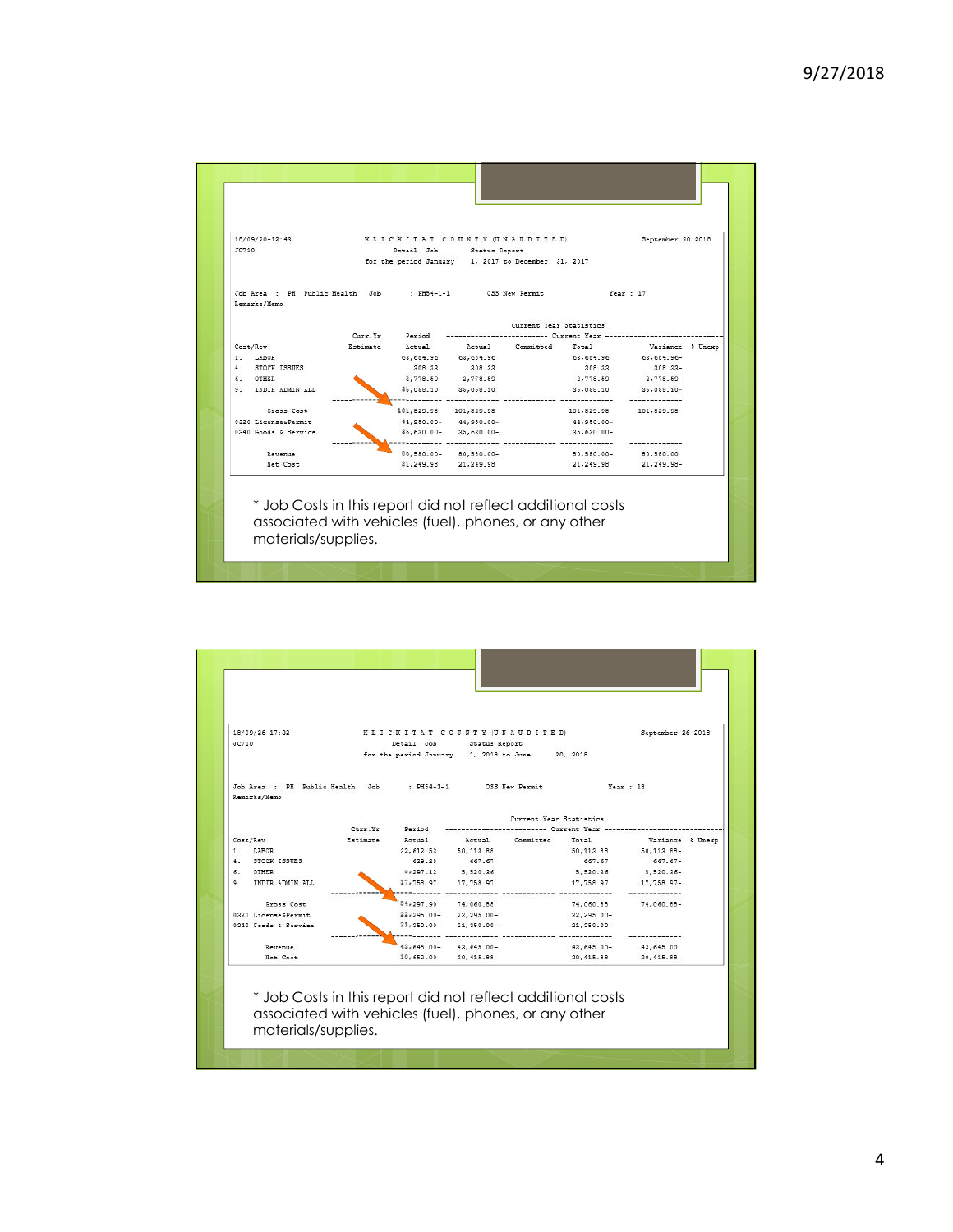

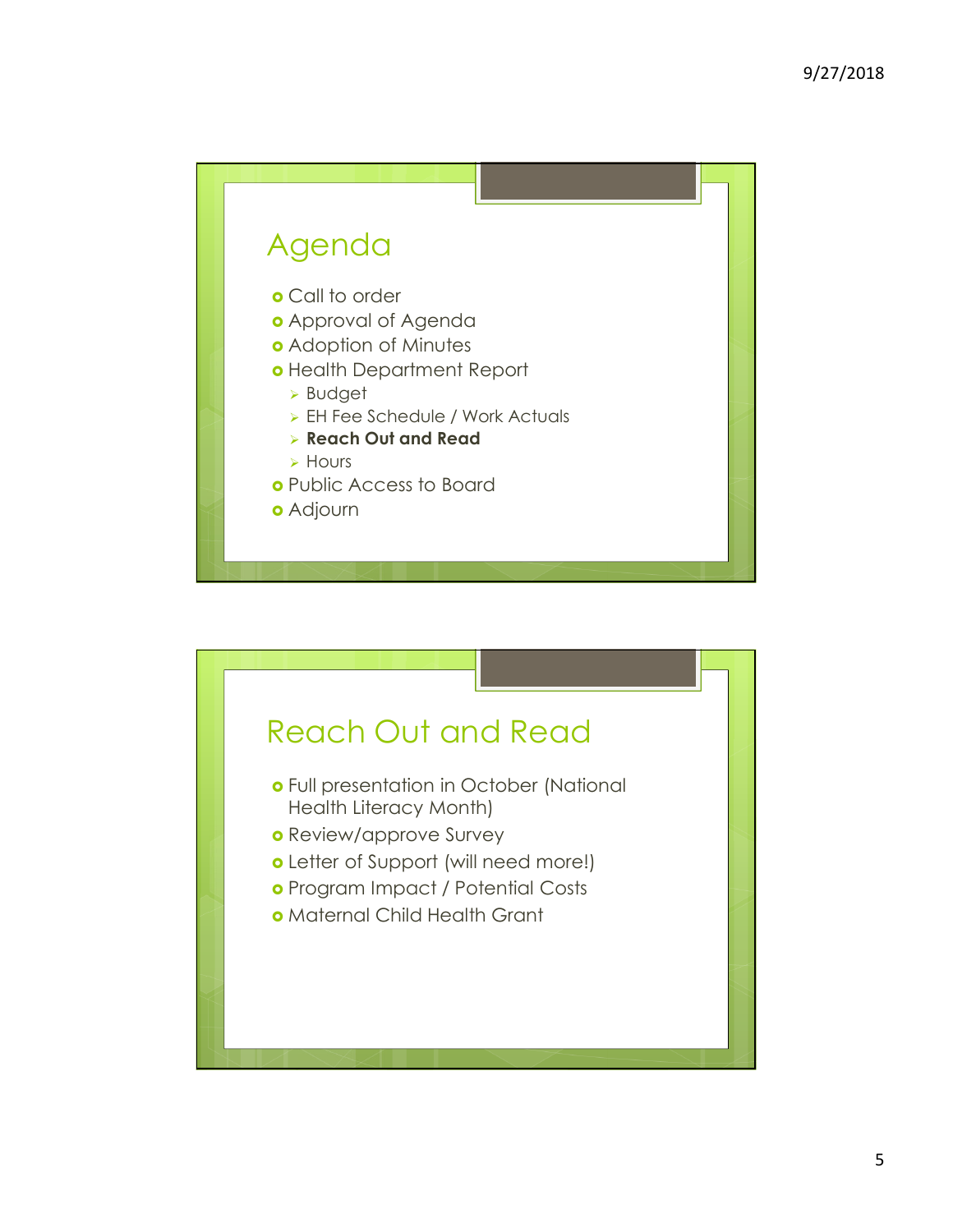

| <b>FVRLibraries</b><br>Serving Clark, Skamania and Klickitat Counties,<br>and Woodland and Yale Precinct in Cowlitz County<br>FORT VANCOUVER REGIONAL LIBRARIES                                                                                                                                                                                                                                                                                     |  |
|-----------------------------------------------------------------------------------------------------------------------------------------------------------------------------------------------------------------------------------------------------------------------------------------------------------------------------------------------------------------------------------------------------------------------------------------------------|--|
| September 25, 2018                                                                                                                                                                                                                                                                                                                                                                                                                                  |  |
| Klickitat County Public Health<br>228 West Main Street<br>Goldendale, WA 98620                                                                                                                                                                                                                                                                                                                                                                      |  |
| Dear Carla Dionne:                                                                                                                                                                                                                                                                                                                                                                                                                                  |  |
| I am happy to write this letter of support on behalf of Fort Vancouver Regional Libraries for your Reach Out<br>and Read Program proposal. I believe this is an exciting opportunity to encourage stronger literacy<br>engagement between parents and children as a means to a healthier future.                                                                                                                                                    |  |
| As an organization that aims to build student success through literacy education, programming, and<br>outreach from birth, we know that this requires persistent effort throughout the community as a whole. The<br>Reach Out and Read Program will not only provide literacy support materials to parents and families, but<br>will be a valuable step towards helping Klickitat County children enter kindergarten ready to learn and<br>succeed. |  |
| I fully support the Klickitat County Public Health's Reach Out and Read Program proposal and look forward<br>to working with you however we can to grow a community of readers.                                                                                                                                                                                                                                                                     |  |
| Sincerely,                                                                                                                                                                                                                                                                                                                                                                                                                                          |  |
|                                                                                                                                                                                                                                                                                                                                                                                                                                                     |  |
| Kelsey Hudson<br>Student and Youth Partnership Coordinator                                                                                                                                                                                                                                                                                                                                                                                          |  |